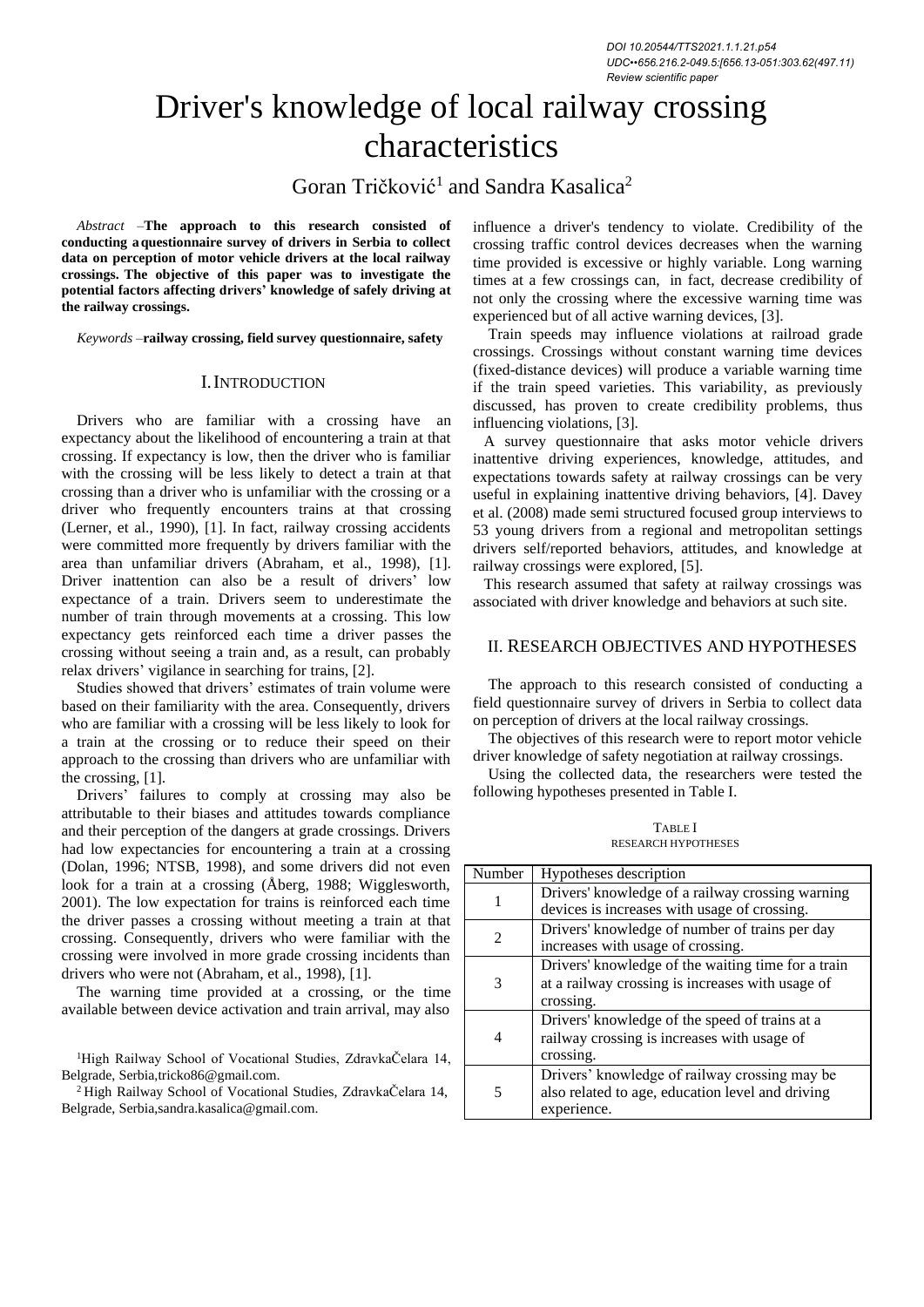## III. DATA COLLECTION PROCESS

The survey included a sample of 389 field survey questionnaires on 15 railway crossings in different Serbian cities. Local residents were surveyed and 20-30 drivers were surveyed per railway crossing.

# IV. DRIVERS' KNOWLEDGE OF LOCAL RAILWAYCROSSING CHARACTERISTICS

## *A. Characteristics of railway crossings*

The survey was conducted at 15 railway crossings, where, 13 are active, one passive and one with a crossing guard.

Four characteristics of railway crossings are presented: 1.Warning devices at the railway crossings, where A is road sign, B is half gates and C is full gates;

2. Actual number of trains per day;

3. Waiting time for a train. Waiting time is the time interval from the moment of activation of the warning devices to the moment a train enters a crossing atthe active crossings. For passive crossings that is the time from the moment a train is spotted until a train arrives at the crossing;

4. Maximal train speed at a given crossing according to timetable.

Table II presented characteristics of railway crossings.

**TABLE II** CHARACTERISTICS OF RAILWAY CROSSINGS

| Characteristics of railway crossings |                    |                                   |                          |                           |
|--------------------------------------|--------------------|-----------------------------------|--------------------------|---------------------------|
| No.<br>crossing                      | Warning<br>devices | Number<br>of<br>trains<br>per day | Waiting<br>time<br>(min) | Trains<br>speed<br>(km/h) |
| 1                                    | $\mathcal{C}$      | 14                                | >2                       | 60                        |
| $\overline{c}$                       | B                  | 14                                | $\overline{2}$           | 60                        |
| $\overline{3}$                       | A                  | 14                                | $\overline{2}$           | 60                        |
| 4                                    | B                  | 8                                 | 1                        | 60                        |
| 5                                    | B                  | 40                                | 1                        | 80                        |
| 6                                    | B                  | 40                                | 1                        | 80                        |
| 7                                    | B                  | 30                                | 1                        | 90                        |
| 8                                    | B                  | 40                                | 1                        | 80                        |
| 9                                    | B                  | 40                                | 1                        | 80                        |
| 10                                   | B                  | 26                                | >2                       | 50                        |
| 11                                   | B                  | 12                                | >2                       | 30                        |
| 12                                   | B                  | 15                                | $\overline{2}$           | 50                        |
| 13                                   | B                  | 15                                | $\overline{2}$           | 80                        |
| 14                                   | B                  | 35                                | $\overline{2}$           | 30                        |
| 15                                   | B                  | 35                                | $\overline{>2}$          | 30                        |

On Figs 1, 2 and 3 pictures of railway crossings are presented.



Fig. 1. Railway crossing no. 3,on the km162+593 rail (Niš)-Crveni Krst-Zaječar-Prahovo pristanište



Fig. 2. Railway crossing no. 7, on the km 32+022 rail (Beograd Centar)-Resnik-Požega-Vrbnica-državna granica-(BijeloPolje)



Fig. 3. Railway crossing no. 1, on the km 174+510 rail (Niš)-Crveni Krst-Zaječar-Prahovo pristanište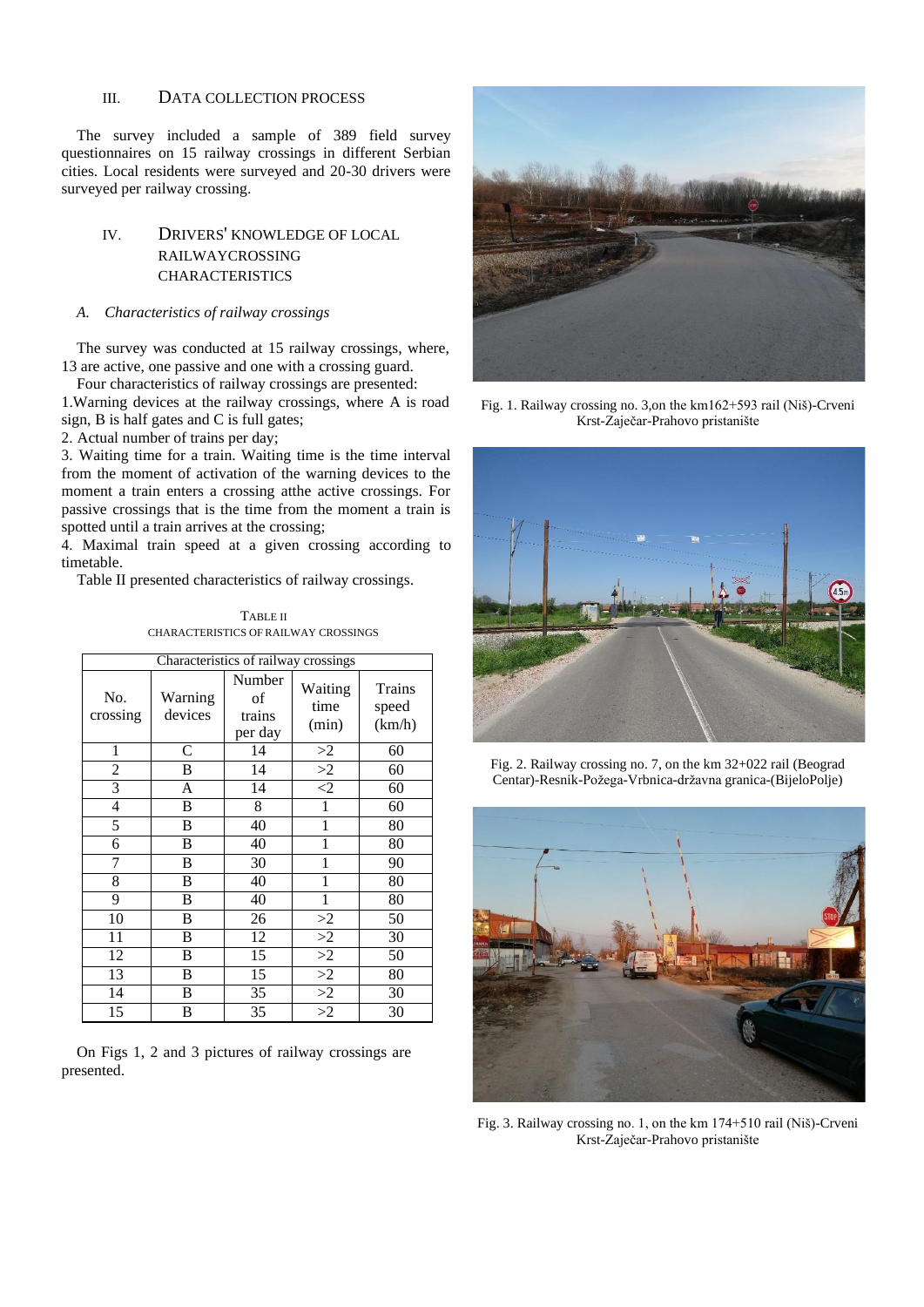#### *B. Frequency of use of railway crossings by drivers*

That first question was: "Which railway crossing in your place do you use most often?".

The second question will be explained in the section C of the paper.

The third question concerns the frequency of use local railway crossing. Drivers are offered the following answers: - I use every day and how many times a day, - I use once or more times a week, - I use once or more times a month.

Table III show a summary of the use frequency of the railway crossings.

TABLE III USE FREQUENCY OF THE RAILWAY CROSSINGS (IN PERCENTAGE %)

| Use frequency of the rail crossings (in percentage %) |              |                |                         |                                     |
|-------------------------------------------------------|--------------|----------------|-------------------------|-------------------------------------|
| No.<br>crossing                                       | Every<br>day | Once a<br>week | More<br>times a<br>week | Once or<br>more<br>times a<br>month |
| $\mathbf{1}$                                          | 63           | 10             | 23                      | 4                                   |
| $\mathfrak{2}$                                        | 54           | 23             | 23                      | $\overline{0}$                      |
| $\overline{3}$                                        | 40           | 37             | 23                      | $\overline{0}$                      |
| $\overline{4}$                                        | 34           | 13             | 53                      | $\overline{0}$                      |
| 5                                                     | 28           | 28             | 44                      | 0                                   |
| 6                                                     | 28           | 16             | 40                      | 16                                  |
| 7                                                     | 17           | 33             | 50                      | 0                                   |
| 8                                                     | 56           | 20             | 20                      | 4                                   |
| 9                                                     | 64           | 12             | 20                      | 4                                   |
| 10                                                    | 50           | 5              | 40                      | 5                                   |
| 11                                                    | 53           | 4              | 43                      | $\overline{0}$                      |
| 12                                                    | 50           | 27             | 23                      | 0                                   |
| 13                                                    | 48           | 26             | 23                      | 3                                   |
| 14                                                    | 24           | 24             | 43                      | 9                                   |
| 15                                                    | 87           | 0              | 13                      | 0                                   |

The use of road crossings by surveyed drivers varies depending on the road crossing. Compared to the total number of drivers surveyed, an average of 45% use the road crossing once or more times. Once a week, several times a week, or once and several times a month, the average crossing is used by 55% of drivers surveyed.

## *C. Level of knowledge of drivers crossing the railway crossing every day*

Questions 2 and 4-7 are intended to test the driver's knowledge of the characteristics of local railway crossings. Question 2 concerns driver knowledge of a crossing warning device at the local crossing. Questions 4 is related to the driver's observation of daily numberof trains at these railway crossings and also is related to the expectation of encountering trains. Questions 5 and 6 are related to the estimate of waiting time. Question 5 refers to active crossings and question 6 to passive crossings. Question 7 is related to the driver's assessment of a train speed.

Table IV presents the summary overview of the responses of drivers crossing the railway crossings every day to 4 selected questions.

| <b>TABLE IV</b>                                           |
|-----------------------------------------------------------|
| KNOWLEDGE OF DRIVERS CROSSING THE RAILWAY CROSSINGS EVERY |
| DAY ABOUT THE CHARACTERISTICS OF RAILWAY CROSSINGS        |
| (IN PERCENTAGE %)                                         |

| No.<br>crossing | Crossing<br>warning<br>devices | Daily<br>number<br>of<br>trains | Waiting<br>time | Trains<br>speed |
|-----------------|--------------------------------|---------------------------------|-----------------|-----------------|
| 1               | 95                             | 63                              | 84              | 0               |
| $\overline{2}$  | 100                            | $\overline{7}5$                 | 100             | 0               |
| 3               | 100                            | 100                             | 33              | 0               |
| 4               | 100                            | 60                              | 50              | 30              |
| 5               | 100                            | 15                              | 29              | 71              |
| 6               | 100                            | 15                              | 29              | 0               |
| 7               | 100                            | 0                               | $\theta$        | 60              |
| 8               | 93                             | 7                               | 43              | 21              |
| 9               | 94                             | 13                              | 13              | $\theta$        |
| 10              | 100                            | 70                              | 100             | 80              |
| 11              | 82                             | 27                              | 82              | 100             |
| 12              | 100                            | 33                              | 100             | 100             |
| 13              | 100                            | 40                              | 80              | $\theta$        |
| 14              | 100                            | 20                              | 60              | 100             |
| 15              | 42                             | 0                               | 17              | 100             |

Most drivers (93%) have the knowledge of railway crossing warning devices.

40% of the total number of surveyed drivers crossing the crossings daily accurately or approximately correctly estimated how many trains pass daily over the crossings.

60% of drivers crossing daily the railway crossings had a good estimate of the waiting time for the train from the moment of signaling, ie. from the moment the train is spotted until it arrives at the crossing.

Train speeds were well estimated by 37% of drivers.

## *D. Level of knowledge of drivers' who crossing once or more times a week and once or more times a month*

Table V presents the summary overview of the responses of drivers crossing the railway crossings once or more times a week and once or more times a month to 4 selected questions.

Majority of drivers (98%) know which warning devices are implemented at railway crossing.

Of the total number of surveyed drivers who do not cross the crossings daily, 25% of them accurately or approximately accurately estimated how many trains pass daily through the crossings.

Waiting time for the train from the moment of signaling, ie. from the moment the train is spotted until it arrives at the crossing, 51% of drivers who do not cross the crossings every day have evaluated it well.

Train speeds were well estimated by 37% of drivers.